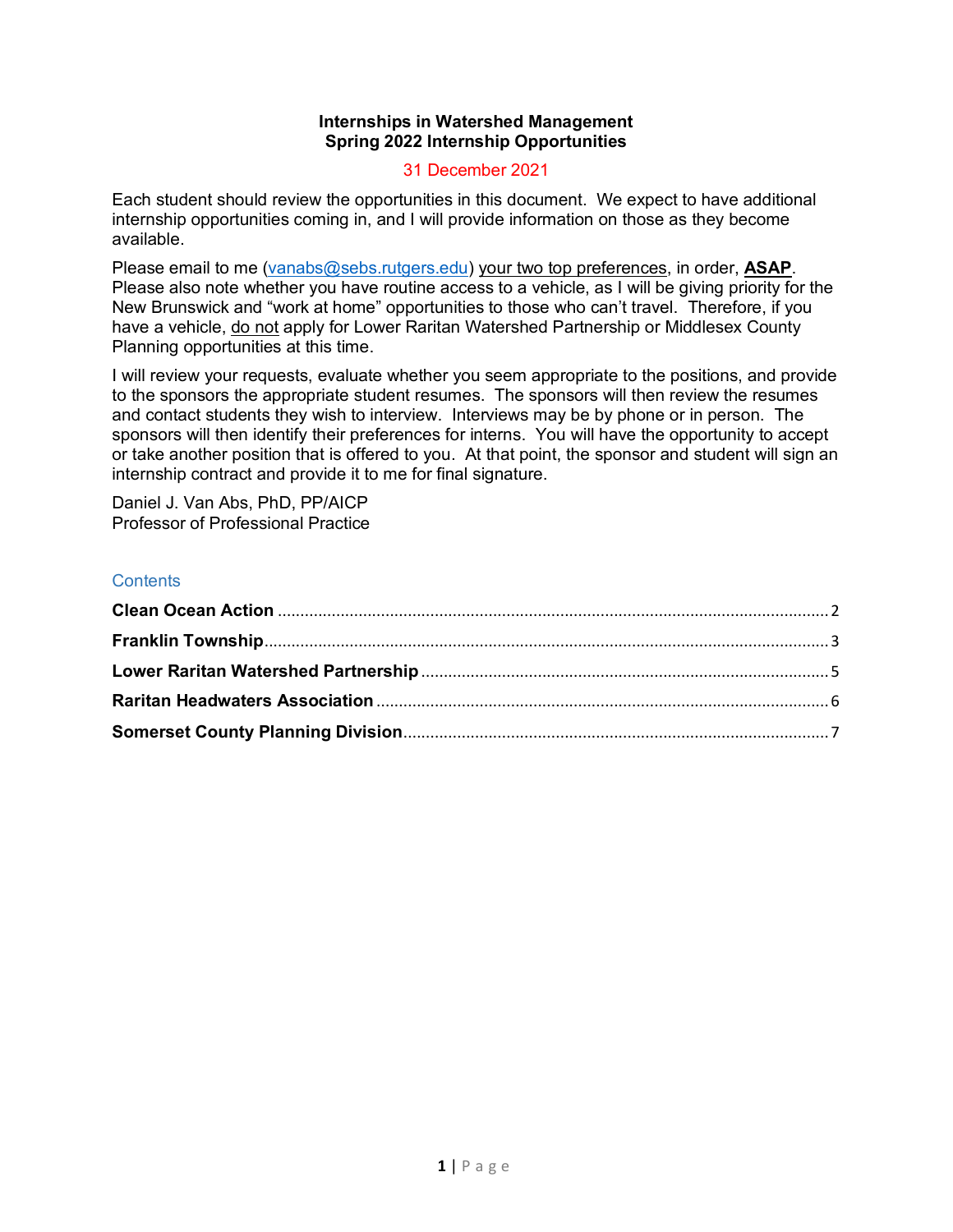# <span id="page-1-0"></span>**Clean Ocean Action**

#### *Delaware River Marine Litter Reduction Intern*

Dr. Swarna Muthukrishnan and Alison Jones

**Background:** Since 2015, Clean Ocean Action has been investigating marine litter including single use plastics in hotspots of concern in the tidal portions of the Delaware River in New Jersey with a goal of reducing sources. Presently, this litter research, monitoring, and reduction project is working on Plastic Source Trackdown investigations along and upstream of the Delaware River in four counties in New Jersey. COA is seeking a research intern who will help develop and advance the community science litter source trackdown assessment using field investigations and desk research activities. The internship requirement is for 150 hours max between Feb – April 2022. The intern will work under COA's Staff Scientist and Watershed Program Coordinator. Project tasks are described below:

**Tasks:** As part of COA's ongoing project, "Reduce Litter in the Delaware River," the student will help to launch a community science litter source assessment tool and assist with engaging Delaware River communities in COA's biannual Beach Sweeps. Under the supervision of the Watershed Program Coordinator and Staff Scientist, the student will:

- Develop an online, community-science friendly tool for documenting land-based upstream sources of litter using Survey123
- Field test the online tool primarily in Mercer County (Trenton area) and complete at least 20 litter assessments in waterways and land-based sources upstream of Delaware River
- Assist with evaluating results of litter assessments, generating maps in ArcGIS, and revising the online trackdown tool as needed
- **If all identify and document local/community/municipal resources for litter removal and** prevention. Generate a list of potential partners for future engagement in the project in Mercer County
- Assist COA in launching 4 new Delaware River locations for the 2022 Beach Sweeps by identifying potential volunteer Beach Captains, surveying sites for safety and accessibility, preparing and delivering supplies, and reaching out to community partners.

**Estimated total hours:** Minimum of 125 hours, projected to be as much as 150 (Feb – April 2022)

**Requirements and qualifications:** The successful candidate will be knowledgeable about marine debris, stormwater runoff hydrology, and nonpoint source pollution. The successful candidate will have experience with community science and volunteer engagement and will be comfortable communicating with the public. Prior experience with data management, data analysis, and GIS (especially Survey123, ArcGIS Online, and ArcGIS Story Maps) is desired. The successful candidate must be comfortable conducting field work alone and must have reliable transportation to travel primarily to Mercer County and occasionally to Burlington, Camden, and Gloucester Counties, and to COA's office in Long Branch, NJ. Familiarity with project area is a plus.

**Compensation:** The student will receive a stipend of up to \$200 to cover travel and miscellaneous costs upon satisfactory completion of this internship.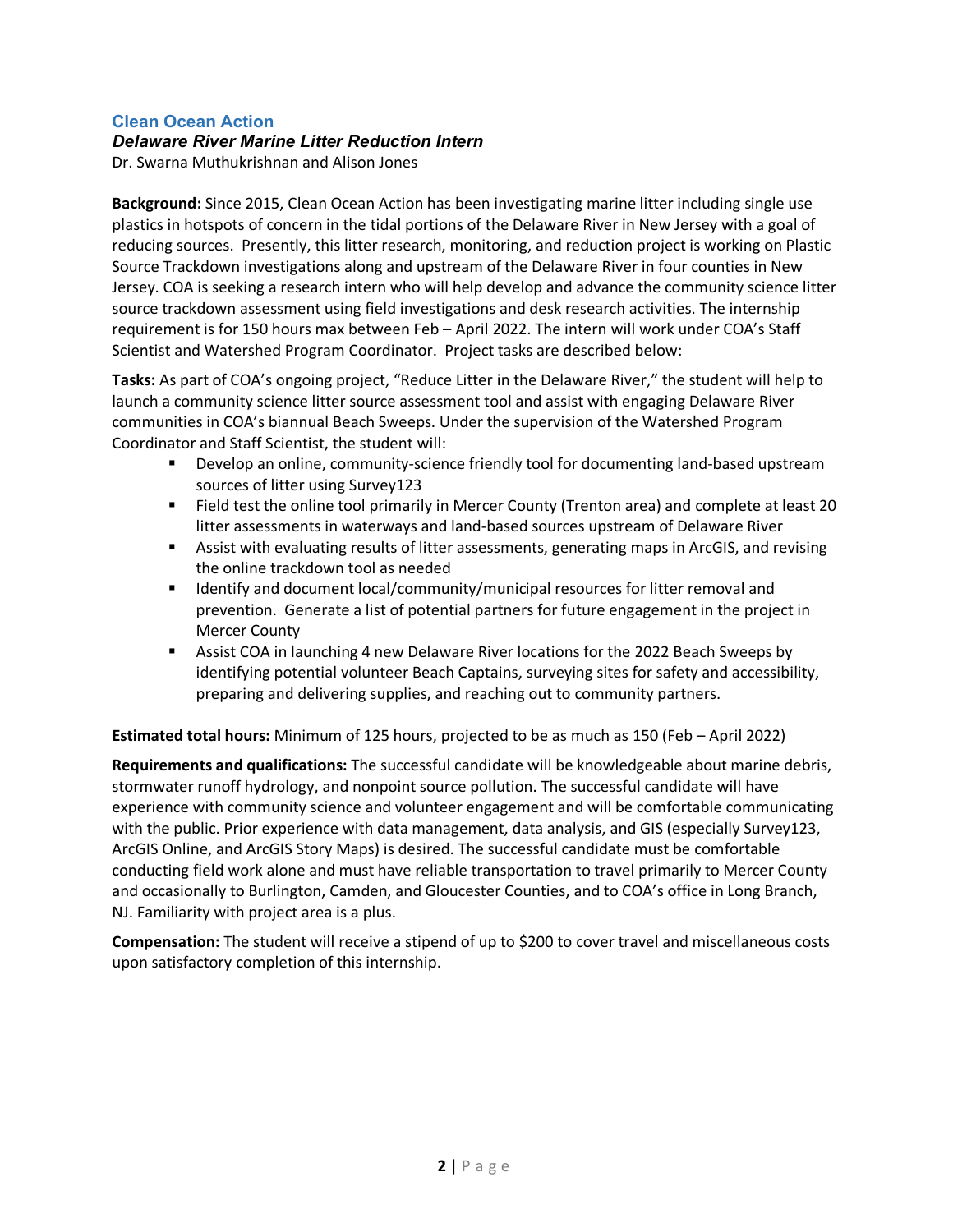# <span id="page-2-0"></span>**Franklin Township**

# *Sustainability and Environmental Projects Intern (1 student)*

Tara Kenyon, Land Preservation and Management Consultant

**Internship Description:** The Township of Franklin is seeking an Intern to assist the Environmental Commission and Green Team with various sustainability and environmental projects, under the direct supervision of the Consultant.

Due to restrictions related to Covid-19, all tasks and meetings will be completed virtually through March 31<sup>st</sup>, using the Township's WebEx platform. If and when conditions change as related to in-person meetings, the Intern will be notified.

The following tasks will be performed by the Intern, with supervision from the Consultant:

# *Research for Current Projects*

The Environmental Commission is currently working on a variety of projects for the purposes of improving the environment, conserving natural resources, encouraging sustainable practices, and educating the public. The Intern will be responsible for researching legislation, policies, regulations, and best management practices related to these projects, and presenting their findings to the Supervisor and Commissioners. These projects include:

- Heat Island Management and Mitigation addressing equitable distribution of green spaces and green infrastructure across Franklin Township
- Plastic Bags Ban educating the public and commercial sector in upcoming Ban beginning May 2022
- EV Charging Stations Network potential mapping
- **Community Energy Plan potential grant and development**

# *Assistance with the Recertification Process under Sustainable Jersey*

Franklin Township is one of the few municipalities in the State that is certified at the Silver level under Sustainable Jersey. The Township must submit its application for Recertification at the end of 2022. This application requires researching the projects and initiatives undertaken by the Township since 2020, confirming the requirements for each Action are met, and writing a narrative to submit with the application. Under this task, the Intern will:

- Review the Actions under Sustainable Jersey and compile a spreadsheet showing projects and initiatives that are eligible for submission, and what the status of those projects and initiatives are.
- **If all identify potential projects and initiatives that can earn points under the Sustainable** Jersey Program
- Assist with the compilation of required documentation and drafting of narratives

# *Site Plan Review and Recommendations*

The Environmental Commission is charged with the review of Site Plan applications before the Planning and/or Zoning Board. The Intern will review the pending applications monthly and discuss recommendations with the Supervisor, which will be discussed at the Environmental Commission meetings. This exercise will help the Intern to learn about specific areas of Site Plan review, while providing the Supervisor and Commissioners with valuable feedback from the Intern.

# *Commission and Committee Meetings*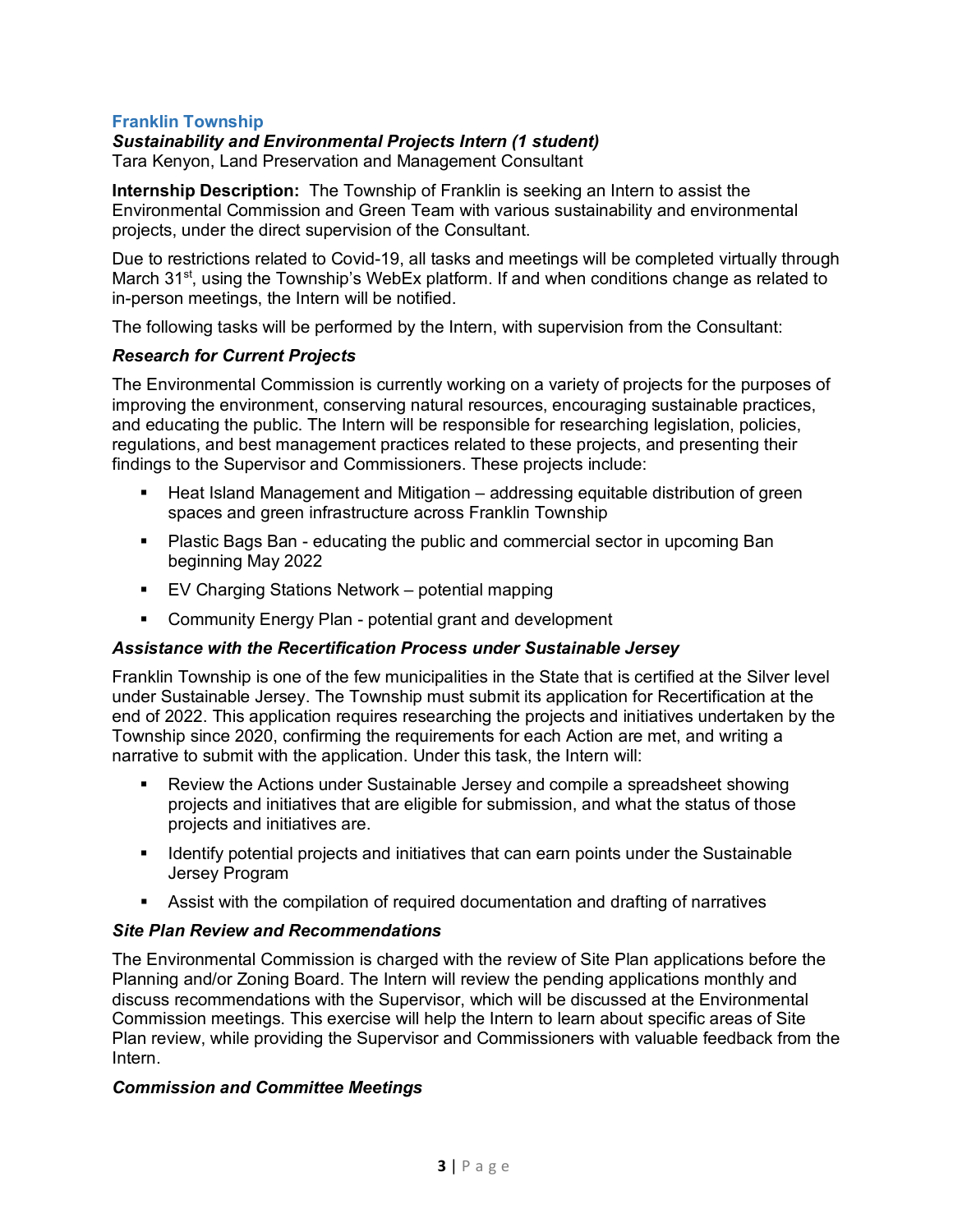The Intern should attend as many of the Environmental Commission meetings as possible. This interaction with the Commissioners will be valuable to the Intern and will give the Intern the opportunity to present his/her/their work to the Commission for feedback and direction.

# The schedule of meetings is as follows:

January  $24<sup>th</sup>$  at  $7:00$ pm – Environmental Commission (virtual) February  $7<sup>th</sup>$  – Environmental Commission (virtual) February 21st – Environmental Commission (virtual) March  $7<sup>th</sup>$  – Environmental Commission (virtual) March  $21^{st}$  – Environmental Commission (virtual) April  $4<sup>th</sup>$  – Environmental Commission (location TBD) April  $18<sup>th</sup>$  – Environmental Commission (location TBD) May  $2^{nd}$  – Environmental Commission (location TBD) May  $16<sup>th</sup>$  – Environmental Commission (location TBD) *\*Green Team meetings are held as needed*

### **Logistics**

The Internship is unpaid. Weekly hours will be furnished to the Supervisor by the Intern for review and approval.

The Intern will be expected to meet with the Supervisor at least once per week. Virtual meetings using the Township's WebEx platform will be held through at least March  $31<sup>st</sup>$ . If and when conditions change, the Intern will be notified and logistics about meeting place and time will be discussed.

All fieldwork (when allowable) and meetings will be attended with the Supervisor.

**Estimated total hours:** A minimum of 125 hours.

**Office Location:** Somerset, New Jersey

**Travel Compensation:** None provided, as this location is very close to the Rutgers-New Brunswick campus.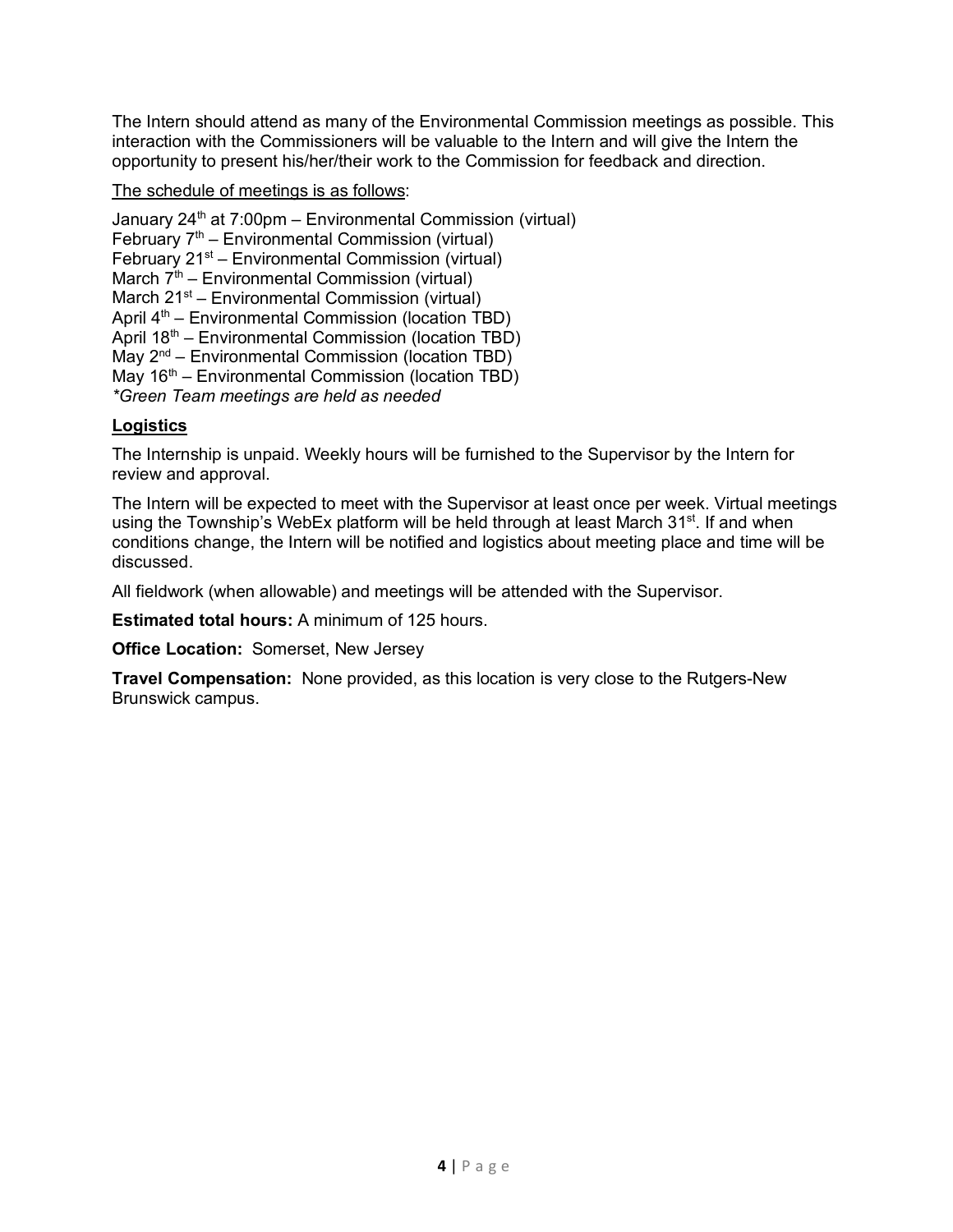# <span id="page-4-0"></span>**Lower Raritan Watershed Partnership**

# *Water Quality & Stormwater Management Internship (1 student)*

Heather Fenyk, PhD, President

**Organization Background:** Founded in 2015, the Lower Raritan Watershed Partnership (LRWP) is a central New Jersey based watershed management non-profit dedicated to conserving, protecting, and restoring the lands and waters of the Lower Raritan Watershed. Guided by science, and in active partnership with residents of our watershed community, we create on-the-ground solutions to local environmental challenges. Current challenges include restoring significantly degraded lands and waters, protecting lands and waters at risk of degradation, addressing climate change impacts to our communities, ensuring equitable access to our natural spaces, and improving the health and resilience of our watershed. **Core values:** social equity and building an equal and inclusive movement for our environmental policies; a commitment to collaboration and the connections, creativity and contributions of our entire community; and a belief that all social-ecological systems are interconnected, requiring a "big picture" view of relationships and interactions to address environmental problems.

**Project Description:** The LRWP's *Spring 2022 Community Outreach Intern – Water Quality & Stormwater Management* will support the LRWP Board and staff in implementing our water quality monitoring and municipal stormwater management assistance programs. This will include development of outreach and educational materials (targeting County and municipal decision-makers); assisting with water quality monitoring and other educational trainings; and helping to develop an outreach event to conduct a research survey regarding community awareness of water quality issues in the Raritan River and community uses of non-bathing public access beaches along the Lower Main Stem of the Raritan.

**Estimated total hours:** A minimum of 125 hours

**Requirements and qualifications:** The successful candidate will need to demonstrate ability to work easily with the public and to articulate LRWP materials in both virtual and in-person formats. Organizing virtual work around environmental issues involves flexibility, and is rarely predictable. The successful candidate will be prepared to "roll up their sleeves" to make outreach maximally beneficial for public participants. Excellent communication skills (written, verbal), experience with GIS and website management a plus. Motivated self-starters interested in community engagement around environmental issues will find this opportunity rewarding!

**Office Location**: The LRWP does not have an office, but it is based in New Brunswick. Preference for this internship will be given to students who do not have access to a vehicle to travel to remote internship locations.

**Travel Compensation:** As the internship is based in New Brunswick, no travel compensation is provided. Any out-of-pocket expenses will be reimbursed.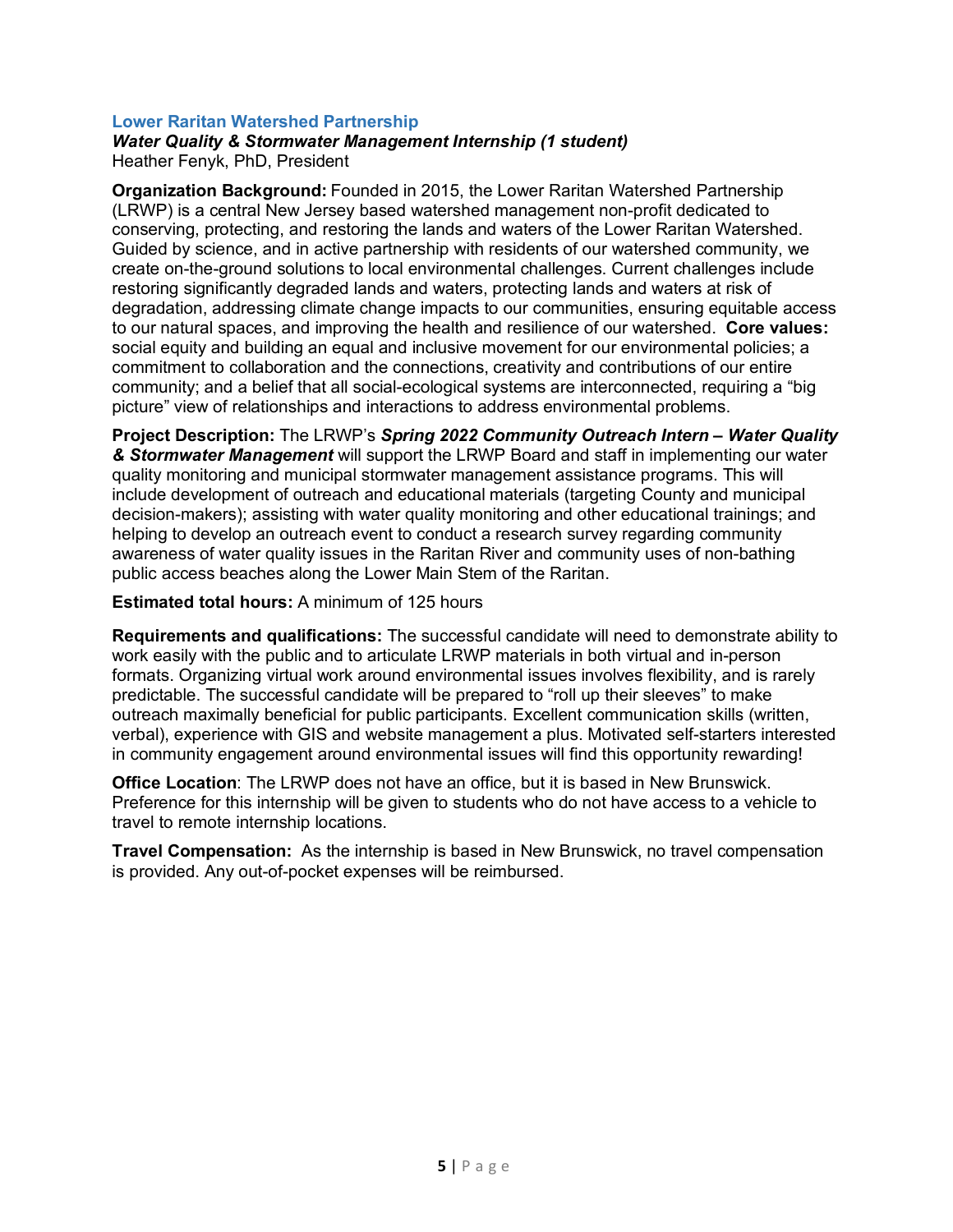# <span id="page-5-0"></span>**Raritan Headwaters Association**

# *Investigative Report: Combe Fill South Landfill (1 student)*

Mara Tippett, Watershed Scientist

**Project Description**: The Combe Fill South Landfill, located in both Chester and Washington Townships, Morris County, served as a municipal landfill from the 1940s until 1981. It accepted municipal and other waste products. Over decades, volatile organic compounds such as benzene leached from the site, polluting local waterways, causing fish kills and contaminating residential wells. The landfill was put on the National Priority List by the EPA in 1983. Despite decades of efforts to clean up and enhance groundwater treatment, the site continues to threaten water quality and the health of the local community. A student intern will be responsible for gathering accurate information to narrate historical data, investigate current water quality data, provide the status of the contamination, and hypothesize current risks to the natural and human environment in the form of a report.

#### **Estimated total hours**: 125

**Requirements and qualifications**: The successful candidate will be adept at: browsing archives for information, researching information, conducting interviews, maintaining quality control standards in collecting and preserving the integrity of data and findings, and writing a report to summarize data and the implication of results. Strong communication and time management skills are required.

#### **Office Location**: Bedminster, NJ

**Compensation:** The student will receive a small stipend of up to \$300 to cover travel and miscellaneous costs upon the successful completion of this project.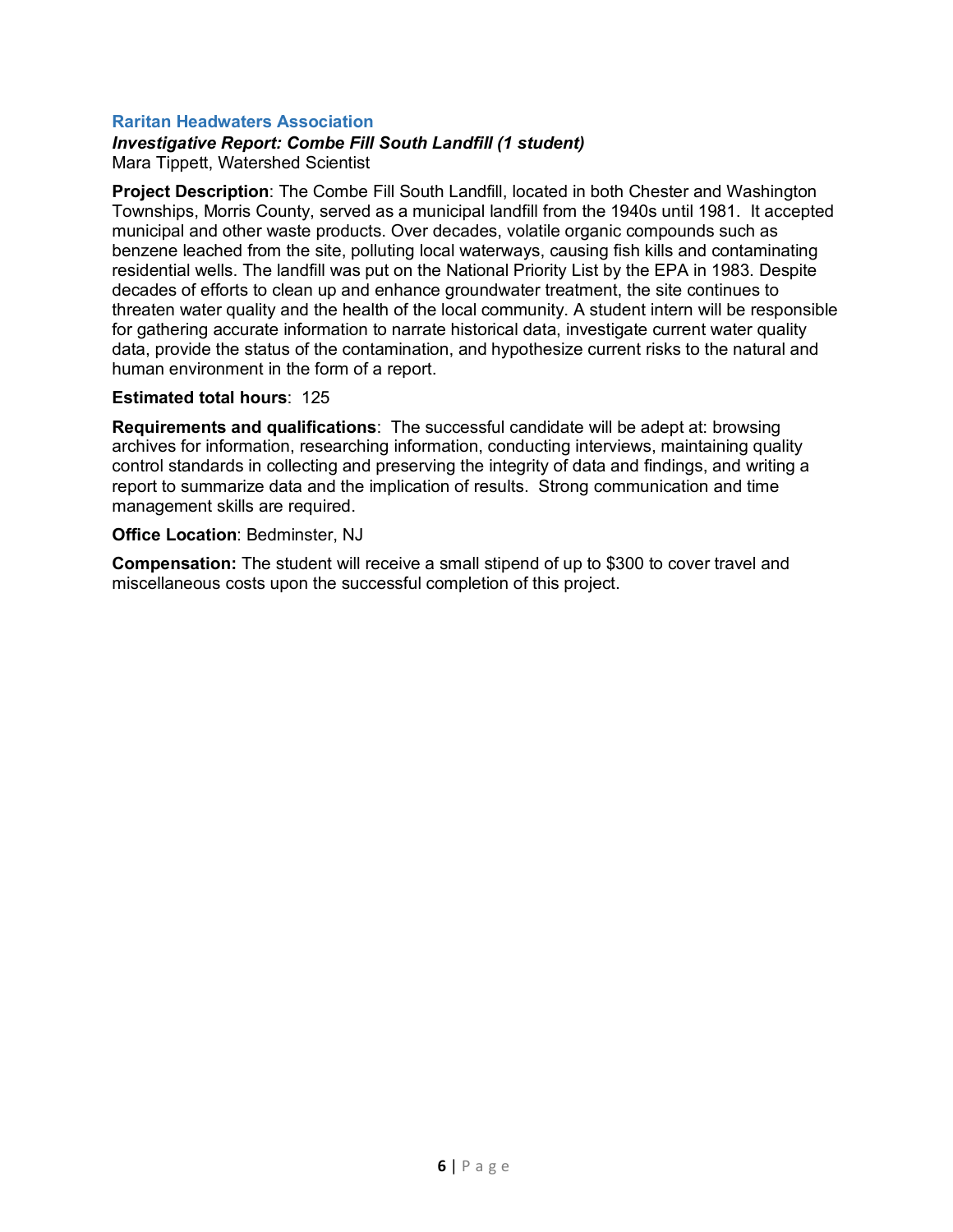# <span id="page-6-0"></span>**Somerset County Planning Division**

# *Somerset County Farmland Preservation Intern Proposal (1 student)*

Katelyn Katzer, Principal Planner

**Overview:** Since 1983, Somerset County has preserved nearly 10,000 acres of farmland. As part of the State Agriculture Development Committee's (SADC) preservation program requirements, the County must conduct yearly monitoring to ensure the farms that have been protected remain as agricultural gems for years to come. Ensuring appropriate preservation activities lends to the protection of aquifers. This practice also helps to ensure not just the quality of groundwater, but the quantity sufficient to sustain base flow as well.

Somerset County would like to offer an intern the ability to have a hands-on experience within the world of preservation. The opportunity will focus on Farmland Preservation, with the ability to work within Open Space Preservation and Historical Preservation as time permits. The intern will aid with the planning, implementation, violation review, and reporting processes of yearly Farmland Preservation Monitoring.

In addition, the Preservation Intern will be invited to attend the County's Preservation Plan meetings where they will be given an opportunity to see how the Farmland, Open Space, and Historic Preservation teams work together. In addition, they will be able to take part in discussions surrounding the County's new three-pronged preservation plan- the first of its kindas it wraps up the draft process. The Intern will have the opportunity to meet with members of the Steering Committee at scheduled events and meetings, and attend a public meeting as their scheduling allows.

**History and Background:** According to the U.S. Census Bureau, Population Division, 2017, the County's population, estimated at 335,432, is distributed over 305 square miles, making it one of the most rural counties in the State, with approximately 1,100 people per square mile. Agriculture is still a major industry, with about 48,000 acres (14% of the land in the County) classified under agricultural land uses. The farms include field crops, dairy, beef, sheep, horse breeding, nurseries, vegetables, fruit orchards and exotic shrubs.

The Somerset County Agriculture Development Board, which consists of seven (7) members and three (3) ex-efficio members, is an official body of Somerset County Government, created by the Board of Chosen Freeholders in April 1983. Its purpose is to aid in the preservation of Somerset County's farmland, as well as to promote the opportunity for agriculture to remain a viable industry.

The Open Space, Farmland and Historic Preservation Trust Fund is supported by a dedicated voter approved tax of \$0.03 per \$100 of assessed value. The ballot question has been accepted by the public multiple times over the years, allowing for the Preservation Trust Fund to remain a strong source for preservation throughout the County.

**Tasks**: The Preservation Intern will assist with the planning of dates for monitoring, to allow the intern the most time out in the field as possible. The intern will also be taught how to properly put together the monitoring packets, how to conduct the field monitoring – notes, photos, etc., and how to properly discern violations that may be occurring on the properties. The intern will be given the opportunity to draft violation notice letters to the farmers after preparing a presentation for the Somerset County Agriculture Development Board (SCADB) on which farms were in violation of their deed of easement. The intern will be taught how to interpret a deed of easement through the violation process.

In addition, the intern will be given the opportunity to assist in March's Agriculture Day 2022 celebration planning, prepping, and execution. Somerset County each year celebrates our vibrant agricultural history by providing activities, events, and speaker-led showcases for the